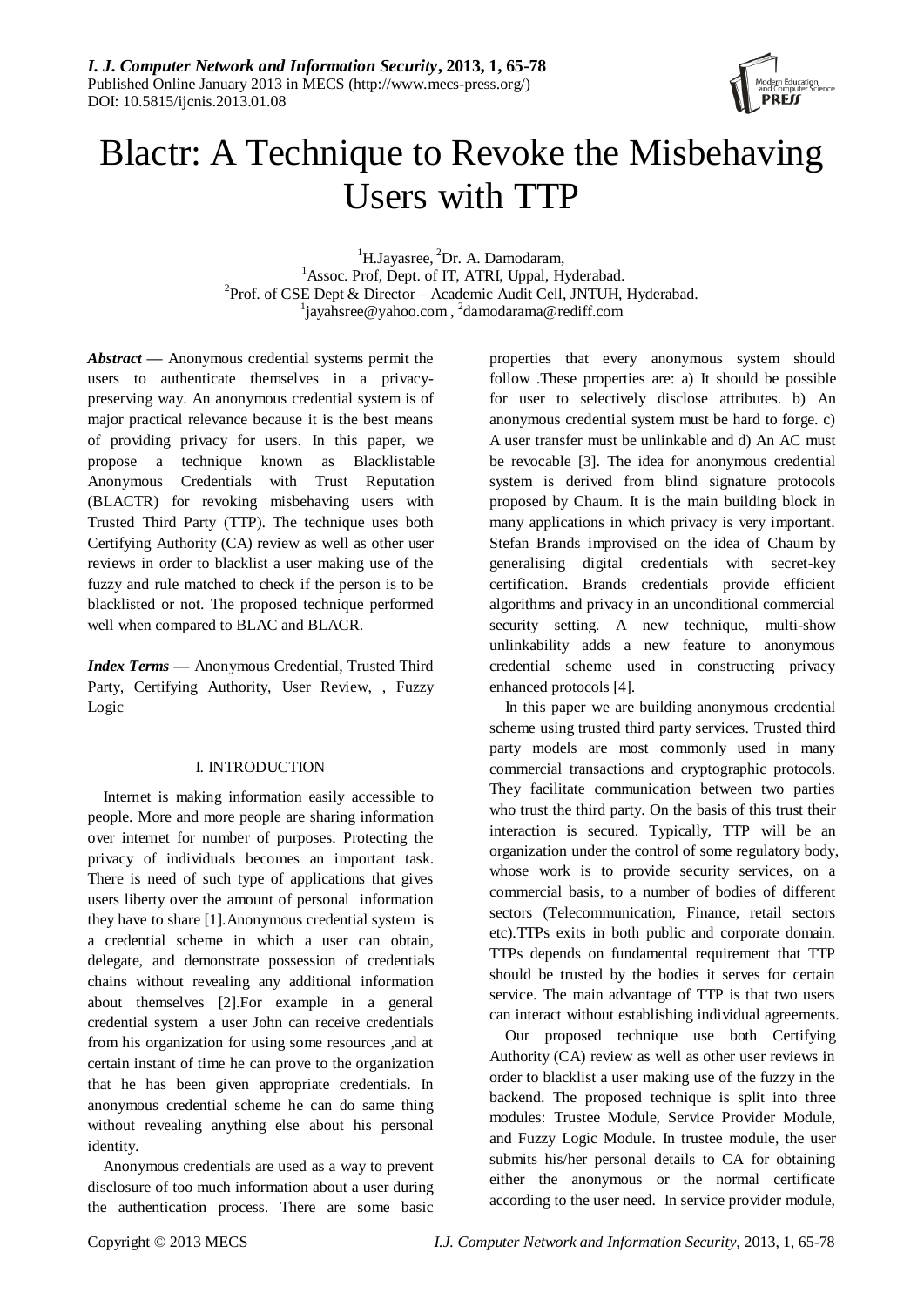the user is taken to the service provider page where the person will be able to edit the data. In both the modules, the user is checked if the person is in the blacklist and if so, the user is denied of any service. The edit can be viewed by the CA and rates the user accordingly. The edit is also rated by other users. In fuzzy logic module the ratings are converted to fuzzy and rule matched to check if the person is to be blacklisted or not.

Contributions of the paper:-

- Inclusion of Trusted Third Party (TTP)
- Including other user review in addition to the CA review
- Use of fuzzy logic

The rest of this paper is organized as follows: Section 2 gives a brief description of the related works and in section 3, brief description of BLAC and BLACR is given. Section 4 discusses the drawbacks of BLAC and BLACR and the need for better system. Section 5 gives the proposed BLACTR and in section 6, the results and discussions are presented. Section 7 gives a brief summary of our work.

#### II. REVIEW OF ASSOCIATED WORKS

There has been many works in the Anonymous credentials principally in the information storing and retrieval process. In this section, we discuss the some of the works related to it. Jorn Lapon et al. [5] proposed a method for brief idea behind enhancing the exiting theoretical model for knowledge processing to do transformation which provide qualitative approach. For growing information driven society, preserving privacy is essential. To protect the user's privacy Anonymous credentials have a solution. They described their classification and measured their implementations. The complete investigation and practical evaluation of the strategies were presented at last. Liu Xin and XuQiu-liang [6] investigated a methodology which employed the techniques of the Sigma-compiler which was based on the linear assumption for simultaneous zero knowledge argument and a variant of Cramer-Shoup encryption. Only for signal length the new scheme enjoyed the advantages of strengthened security, concurrent join and desirable properties in performance. Furthermore, to improve the exclusive pairing operations of the verifier, a competent batch verification algorithm was also provided.

Othman et al. [7] presented a skeleton called Privacy Enhanced Trusted LBS (PE-TLBS) which provided trust services while protecting the client privacy. They only focused on implementing a basic protocol based on anonymous collaboration that allowed users to attest and authenticate an attribute while keeping their identity hidden under anonymity. The main objective behind the approach was to hierarchically encrypt location information using RSA key pairs known as Endorsement Key (EK) and Attestation Identity Key (AIK), and dispense the appropriate keys only to Trusted Group of clients with the necessary permission. Chi Zhanq et al. [8] proposed a brief synopsis on security system satisfying fundamental security requirements including authentication, non-repudiation, message integrity, and confidentiality for VANETs to accomplish privacy desired by vehicles and traceability required by law enforcement authorities. Moreover, they proposed a privacy-preserving defence technique for network authorities to handle misbehaviour in VANET access, considering the challenge that privacy provides avenue for misbehaviour. The system employed an identity-based cryptosystem where certificates were not needed for authentication. For security goals and efficiency, they showed the fulfilment and feasibility of our system with respect to that.

Barisch et al. [9] prepared a key technology for the Future Internet, tackling troubles like the integration of the network and application layer from an IdM perception as well as the use of electronic identity cards which was the SWIFT project leverages IdM . Also, aspects like the mixture of some user devices, backward compatibility and a new access control infrastructure were required by future IdM solutions. Six security and privacy enablers were considered and all these aspects were made by extending existing IdM solutions which were part of the overall SWIFT structure. These enablers have been partially implemented towards a new IdM architecture. Coles-Kemp et al. [10] discussed a relative performance study of low buoyancy in a service provider's ability to protect their personal information. Earlier, to sponsor a service user's confidence building on-line services were not exclusively designed. So to build confidence in their information practices service users had to depend on off-line techniques. In the epoch of on-line public services delivery, that pattern of privacy protection practice potentially had demoralizing consequences for public service delivery and the ability of the most vulnerable to receive the public service support that they need. The study also indicated the interaction possibilities during social computing as part of the service design were one way to help build service user confidence. This paper concluded with examples of social computing used for that purpose.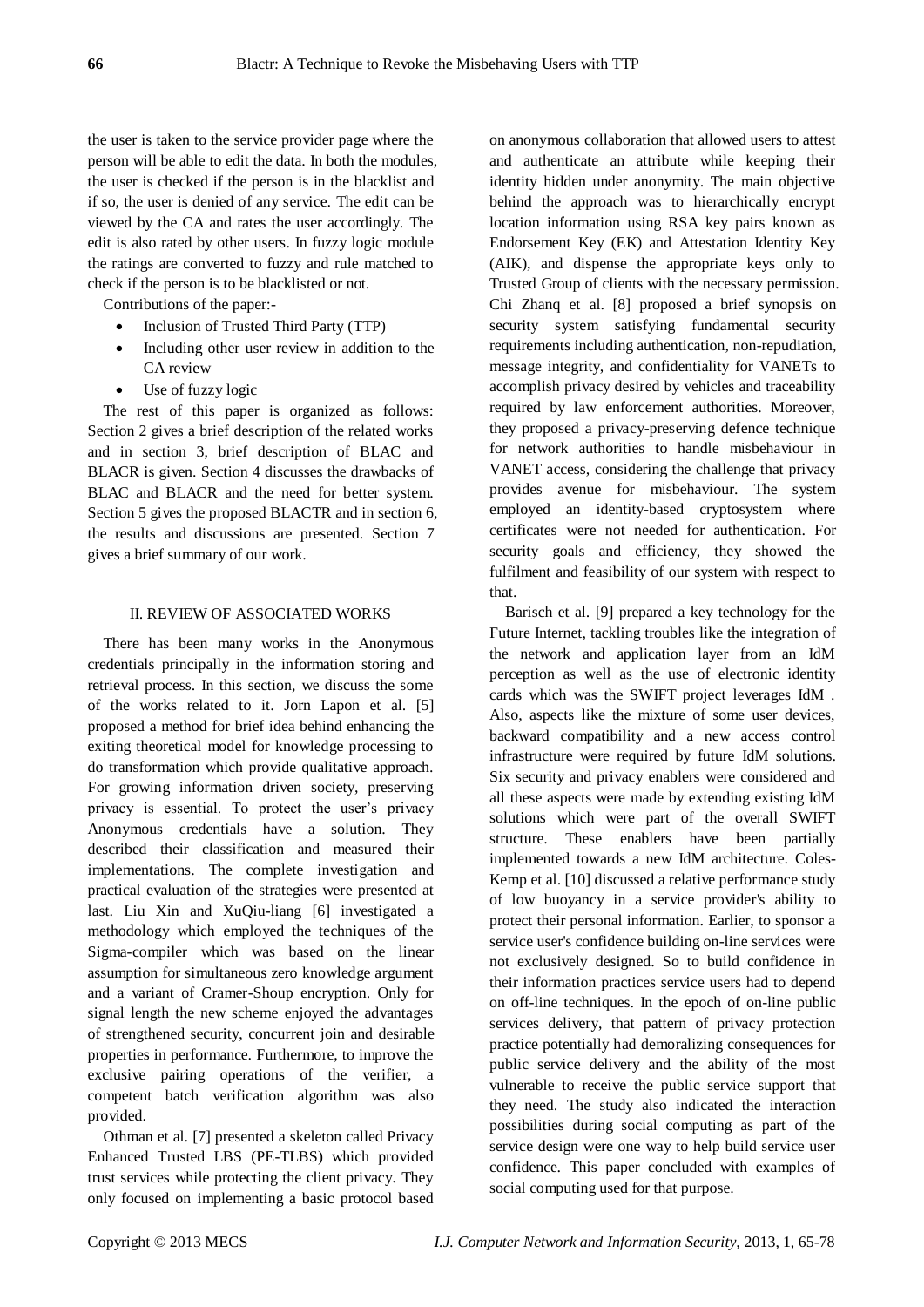Since anonymity can provide users the license to misbehave some variants allow the selective deanonymizing (linking) of misbehaving users upon a complaint to a trusted third party (TTP). To eliminate the reliance on TTP's, some "threshold-based" techniques like, k-Times Anonymous Authentication (k-TAA) [13, 14] have been presented in the literature. K-TAA cannot be used to punish "too-many misbehaviour's" because it necessarily suffers from degraded privacy after k-authentications. So, existing threshold-based technique like k-TAA was improved by d-strikes out mechanism given in [11] that is based on construction of BLAC [11] to provide more flexible revocation. Furthermore BLAC was improved with reputation score, BLACR [12] that adds a score parameter to each entry in the blacklist representing the severity of the misbehaviour and service providers need the overall score of an authenticating user satisfying a particular threshold. With the intention of research works available in literature we propose a technique to revoke the misbehaving users with TTP. Our proposal more efficient compared to BLAC and BLACR.

## III. BRIEF REVIEW OF BLAC AND BLACR

In BLAC (Blacklistable Anonymous Credentials) [11], user inputs credential *usk* , for which a ticket of the form of  $B_i^{u s k}$  is generated after the anonymous authentication. The ticket is stored with the service provider (SP) for the respective session. As the ticket is of the form  $B_i^{usk}$ , the SP cannot know the user details *usk* as it is very hard to find the discrete logarithm to find  $u$ sk from  $B_i^{u s k}$ . Before the authentication process, the user is cross-checked if the user ticket appears in the blacklist for more than a fixed number of times *d* . If the condition comes true, the user is blocked access to the webpage and in the other case, the user is granted access where the user will be able to edit the data in the corresponding webpage. The user edit is been reviewed by the certifying authority and if it finds that the edit is not suited or some mischievous activity then the user ticket is been added to the blacklist.

BLACR (Blacklistable Anonymous Credentials with Reputation) [12] is an extension to the BLAC method by adding an extra score parameter. The score indicates the extent of the misbehaviour of the user and in BLACR, apart from looking in the blacklist; the user is also looked for the score which should be above a set threshold. BLACR score can be assigned positive or negativebased on the user behaviour. Here also the user inputs credential *usk* , for which a ticket of the form of

 $B_i^{usk}$  is generated after the anonymous authentication which is stored with the service provider (SP) for the respective session. Before the authentication process, the user is cross-checked if the user has more a minimum score required for logging in and if it's found that the score is not achieved, then the user is blacklisted. The score is given for every edit of the user by the certifying authority.

## IV. DRAWBACKS OF BLAC AND BLACR AND THE NEED FOR BETTER SYSTEM

In BLAC, the user is blacklisted on the basis of dstrike mechanism and in BLACR an extra score based on the reputation is added to it. In both cases, it does not make use of the trusted third party (TTP) but in our proposed technique, we make use of TTP, so as to make the system more stable and decrease the misuse of the data. With TTP, one submits his/her personal details which are encrypted so as to keep the system anonymous. Adding TTPs, will allow tracing back the blacklist people in case of severe misuse whereas in BLAC and BLACR it is not possible. Another added advantage is the fact that only the review of CA is made use of in the BLAC and BLACR, whereas in our proposed technique we are also taking into consideration of other users review. Here a user can view other persons edit and can rate the edits accordingly. We also add fuzzy logic to combine outputs form both the CA and the other persons so as decide on whether the user has to be included in the blacklist. Here we replace the d strike mechanism in BLAC and BLACR with the fuzzy logic which will have better results. In short we add on the concepts of other user review, trusted third party and fuzzy logic so as to have a better system than BLAC and BLACR.

## V. PROPOSED BLACKLISTABLE ANONYMOUS CREDENTIALS WITH TRUST REPUTATION (BLACTR)

This section gives a detailed description of the proposed BLACTR. In essence, unlike BLAC and BLACR, here we blacklist a user based on both the certifying authority and also on the other user reviews. We also make use of TTP and also fuzzy logic in the back end to have a better system. The proposed technique is split into three modules: Trustee Module, Service Provider Module, and Fuzzy Logic Module. The block diagram of BLACTR is given in figure 1.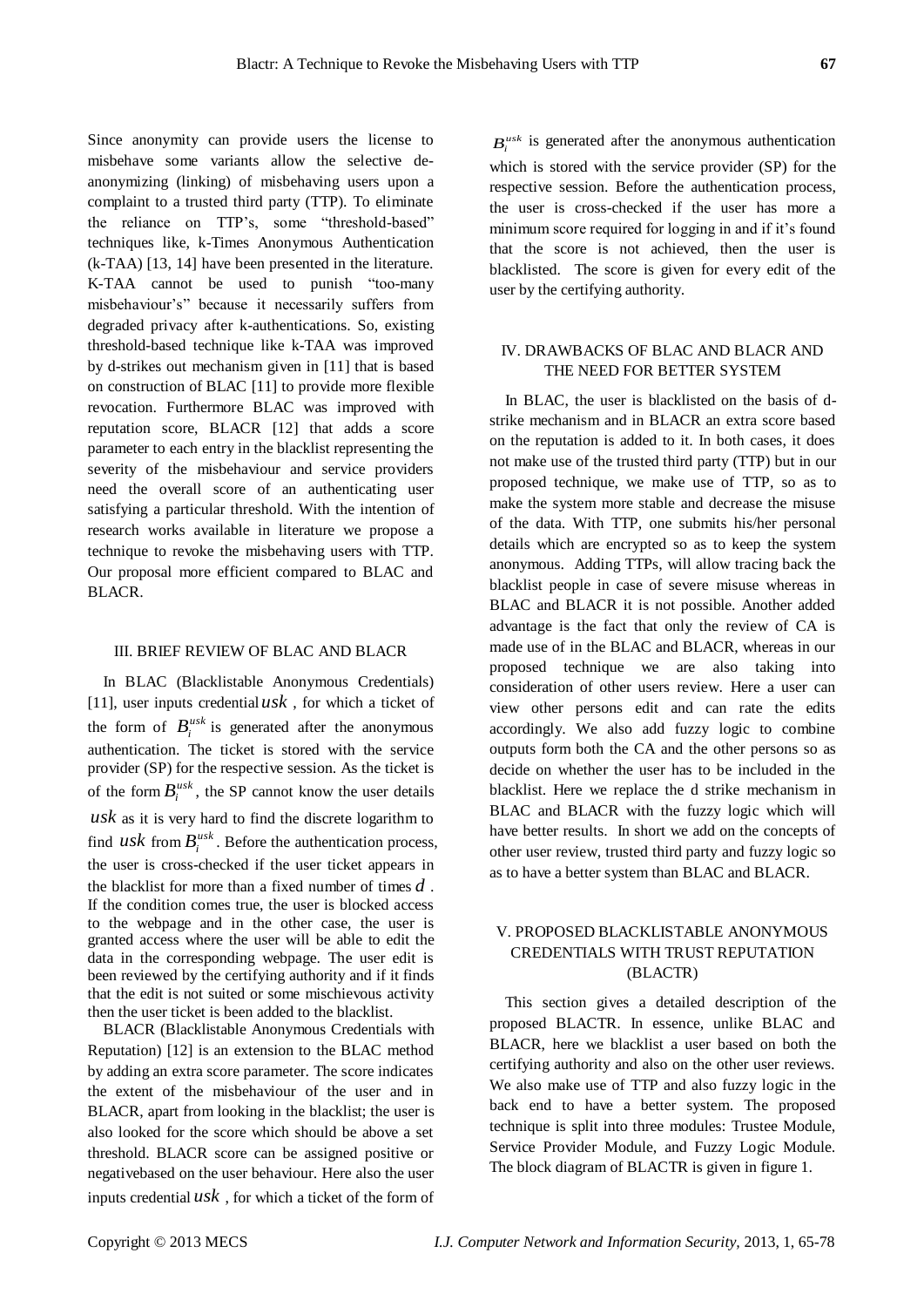

Fig 1: Block diagram of proposed BLACTR

## *A. Trustee Module*

Each of the user in order to attain the certificate registers with the Trusted Third Party (TTP) from the certifying authority. Certifying authority issues either anonymous certificate or the normal certificate according to the user choice. The field that the user has to input consists of name *N* , age *A* , passport number  $P$  , address  $R$ , phone  $O$  and mail id  $M$  . For a *th i* user, the fields are represented as  $N_i$ ,  $A_i$ ,  $P_i$ ,  $R_i$ ,  $O_i$  *and*  $M_i$ . In-order to avoid any sybil attack where a user can register even after being

black-listed by giving new values in the respective fields, the paper incorporates the passport number field. As any user will have only one unique passport number, the blacklisted user will not be able to log in and will be shown the message that the user is not permitted to log in and that he/she is in the blacklist. The blacklist  $B$  has the fields of user ID  $U$ , certificate serial number *W* and passport number *S* . Therefore for  $i^{th}$  user, its passport number  $P_i$  is checked with passport number field  $S$  in the blacklist  $B$ . Suppose there are  $n$  number of users in blacklist, so that each of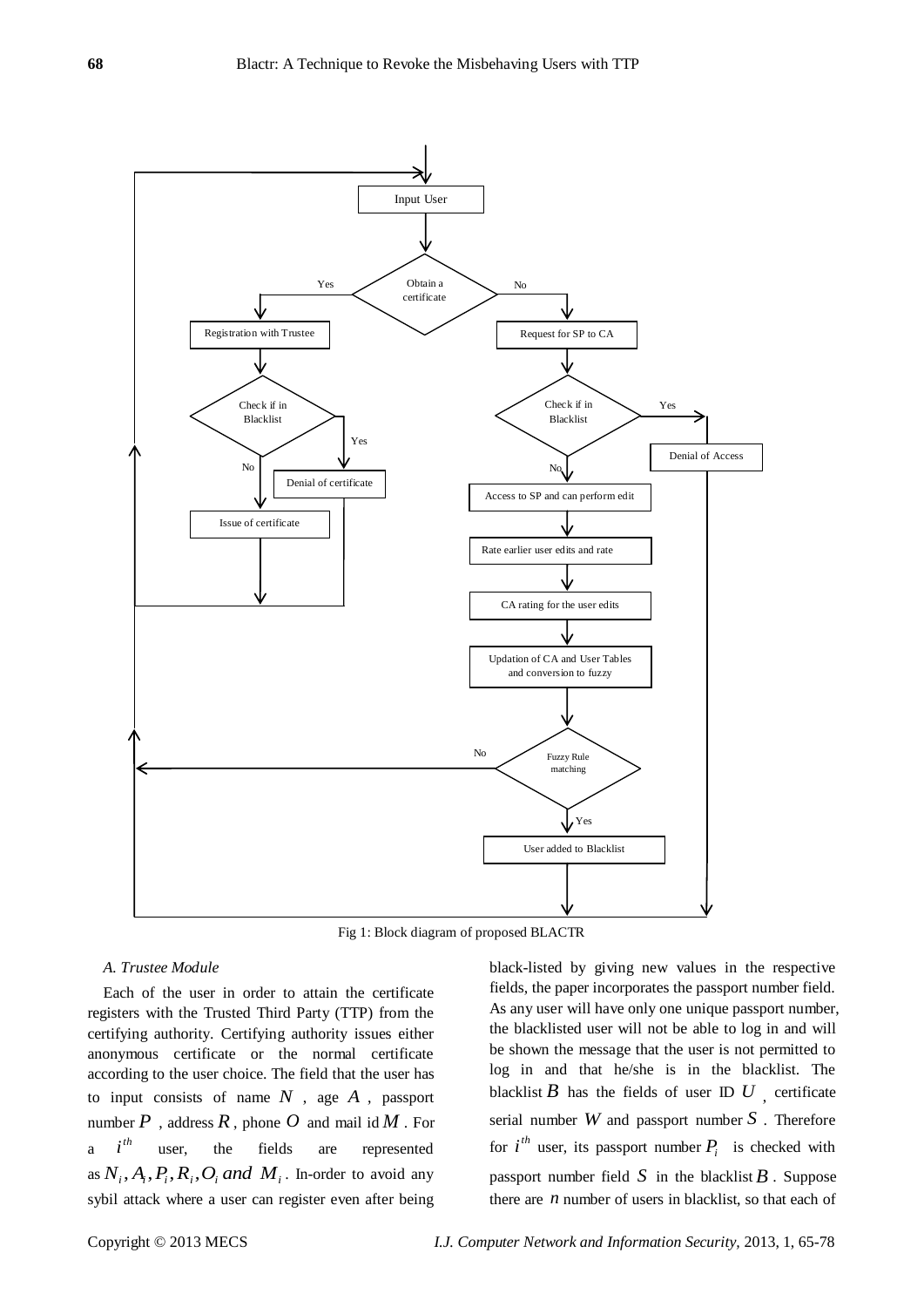blacklisted user passport field in blacklist is represented by  $S_j$ , *for*  $0 < j \le n$ .

> $\frac{1}{2}$  $\frac{1}{2}$  $\frac{1}{2}$  $\left| \right|$  $\left| \right|$  $\left| \right|$  $\left\{\n\begin{array}{ll}\nP_i \neq S_j, \text{ for all } 0 < j \leq \n\end{array}\n\right\}$  $\big(P_i = S_j, \text{ for } 0 < j \leq n,$ *then the user is issued certificate*  $P_i \neq S_j$ , for all  $0 < j \leq n$ *then the user is not issued certificate*  $if$   $\left\{\right\}$   $P_i \neq S_j$  $i - \theta_j$  $for all  $0 < j \leq n$ ,$

With the user input details, the user can acquire certificate in the normal form or in the anonymous form, if the user is not in the blacklist. The anonymous certificate consists of fields like pseudo name *D* , public key *K* , signature of the certifying authority *G* and certificate serial number  $E$ . For a user  $i$ , the fields can be represented by  $D_i$ ,  $K_i$ ,  $G_i$  *and*  $E_i$ . Here, the public key is generated by the RSA algorithm whereas pseudo name and signature is obtained using SHA-256 algorithm. Normal certificate will contain all the details of the user along with public key, signature and certificate serial number. For a user  $i$ , the fields are represented as  $N_i$ ,  $A_i$ ,  $P_i$ ,  $R_i$ ,  $O_i M_i$ ,  $K_i$ ,  $G_i$  and  $E_i$ . Once the certificate is obtained, the user will be able to use this certificate while logging in with the service provider. All the details inputted by the user and the details about the certificate issued is stored in the data base. Figure 2 shows the block diagram for the trustee model.

#### *a) RSA algorithm:*

 $\overline{\mathcal{L}}$ 

RSA algorithm is used in our paper for public-key generation for the user. RSA cryptography is based on the presumed difficulty of factoring large integers. RSA stands for Ron Rivest, Adi Shamir and Leonard Adleman, who first publicly described it in 1978. The procedure involved in RSA algorithm for generating public key for the respective user is given below:

• Initially, select two prime numbers  $\alpha$  and *b* randomly preferably having the same length.

- Compute the modulus z for public key given by:  $z = a \times b$
- Compute Euler's totient function  $\delta(z) = (a-1)\times(b-1)$
- Choose an integer *t* such that  $1 < t < \delta(z)$  and greatest common divisor of *t* and  $\delta(z)$  is 1 and  $\delta(z)$  is co-prime. And *t* is the public key component.
- The public key consists of the modulus z and the public exponent *t* .
- The user name N is hashed to integer value *h* .
- With the aid of *z*,*h and t* final public key is generated as  $K = h^t \pmod{z}$

#### *b) SHA 256 algorithm:*

The Secure Hash Algorithm is one of cryptographic hash functions published by the National Institute of Standards and Technology (NIST). In our paper, we use SHA 256 to generate the pseudo name and the signature of the Certifying Authority. The methodology involved is explained below.

- The field is first padded with its length in such a way that the result is a multiple of 512 bits long.
- Subsequently, it is parsed into 512-bit message blocks  $F^1, F^2, ..., F^n$
- The message blocks are then processed one at a time, beginning with initial hash value  $H^0$ , sequentially compute:  $\left( \begin{smallmatrix} (i-1) \ i-1 \end{smallmatrix} \right) + L_{_{F}(i)}.(H^{(i-i)})$  $H^{i} = H^{(i-1)} + L_{F^{(i)}} (H^{(i-i)})$ , where L is the SHA-256 compression function, means word-wise mod 232 addition and  $H^n$  is the hash of *F* .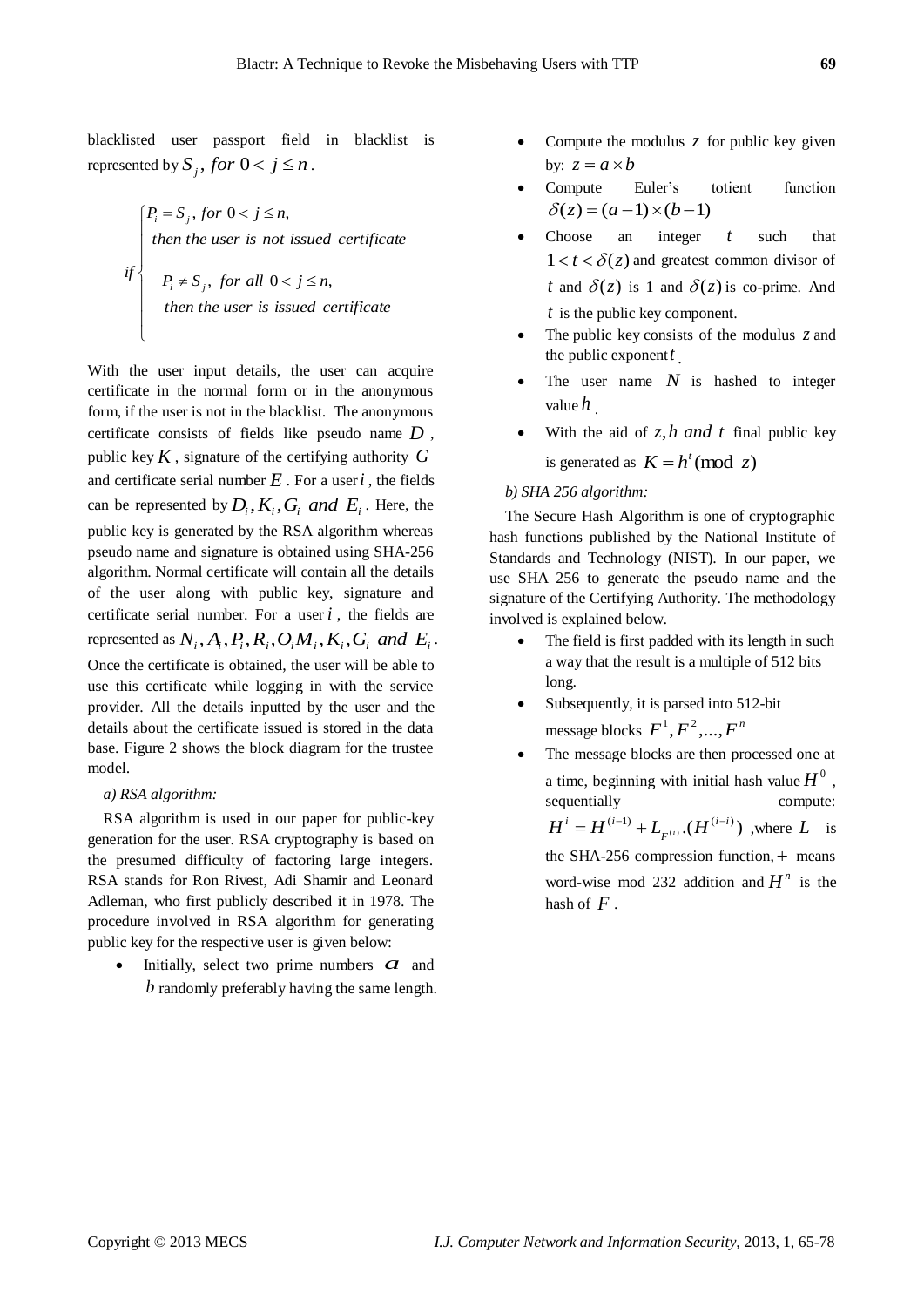

Fig 2: Block diagram of Trustee Module

#### *B. Service Provider Module*

The user initially requests certifying authority (CA) for service provider. Upon receiving the request, CA re-directs the user to the corresponding web service page of the service provider requested. Suppose there are *m* number of service providers represented by  $Q = \{q_1, q_2, ..., q_m\}$ , the user *i* requests any one of the service providers  $q_j$ , *where*  $0 < j \le m$  and

consequently is redirected to the requested  $q_j$  by the CA. The user can access the webpage of the service provider in two ways. In the first method, the user will have to enter all the user details along with the username and the password refer. In the other method, the user can access by just providing the certificate details, user name and password. We refer the first method as normal entry method and the second method as the anonymous entry method. The two methods are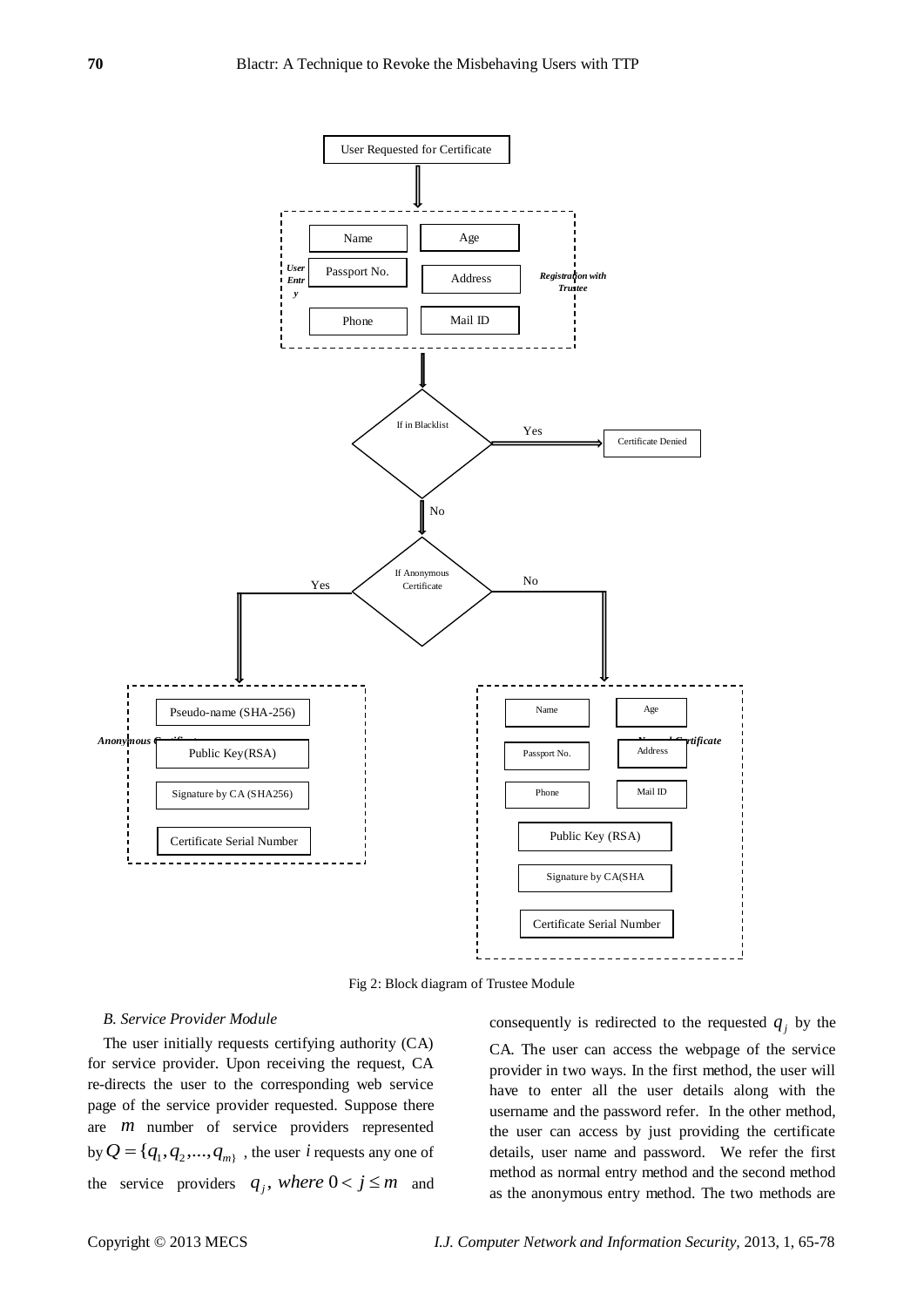briefly described below. Figure 3 shows the service provider block diagram.

#### a) *Normal Entry*

Here the user inputs his/her personal details in-order to access the service provider. The user has to enter his/her name  $N^s$ , age  $A^s$ , passport number  $P^s$ , address  $R^s$ , phone  $O^s$ , mail id  $M^s$ , user ID  $X^s$  and password  $Y^s$ . For user *i*, the fields can be represented by  $N_i^s, A_i^s, P_i^s, R_i^s, O_i^s, M_i^s, X_i^s$  and  $Y_i^s$ *i s i s i s i s i s i s*  $N_i^s$ ,  $A_i^s$ ,  $P_i^s$ ,  $R_i^s$ ,  $O_i^s$ ,  $M_i^s$ ,  $X_i^s$  *and*  $Y_i^s$ . Before granting access, C A checks if the user is in the blacklist by checking the passport number field and the user ID field. If any of the field matches the fields in the blacklist, then the user is not granted access. The blacklist  $B$  has the fields of user ID  $U$ , certificate serial number *W* and passport number *S* . For a user *i*, it will have the passport number  $P^s$  $P_i^s$  and user ID  $X_i^s$  which will be checked with S and U fields respectively in the blacklist. Suppose there are *n* number of users in blacklist, so that each of blacklisted user passport field in blacklist is represented by  $S_j$ , *for*  $0 < j \le n$  and user id be

represented by  $U_j$ , *for*  $0 < j \le n$ 

$$
if \begin{cases} X_i^s = U_j \text{ OR } P_i^s = S_j \text{ for } 0 < j \le n, \\ \text{ then the user is not granted access} \\ X_i^s \neq U_j \text{ AND } P_i^s \neq S_j, \text{ for all } 0 < j \le n, \\ \text{ then the user is granted access} \end{cases}
$$

*b) Anonymous Entry*

Here the user can directly access the service provider without the need to enter the full personal details. In this case, the user makes use of the certificate details for the entry. The user needs to enter the pseudo name  $D$ , public key  $K$ , certificate serial number  $E$ , user ID  $X^s$  and password  $Y^s$ . For user *i*, the fields can be represented by  $D_i$ ,  $K_i$ ,  $E_i$ ,  $X_i^S$  and  $Y_i^S$  $D_i$ ,  $K_i$ ,  $E_i$ ,  $X_i^S$  *and*  $Y_i^S$ . Before granting access, the CA checks if the user is a blacklisted one and if so, the user is denied access. CA makes use of user ID and certificate serial number to check if the person is blacklisted. For a user  $i$ , it will have the certificate serial number  $E_i$  and user ID  $X_i^s$ which will be checked with *W* and *U* fields respectively in the blacklist having  $n$  number of users.

> $\overline{\phantom{a}}$  $\overline{\phantom{a}}$  $\mathfrak{l}$  $\int$ ∤  $\sqrt{ }$  $\neq U_i$ , AND  $E_i \neq W_i$ , for all  $0 < j \leq$  $=U_i$  OR  $E_i$  =W<sub>i</sub> for  $0 < j \le$ *then the user is granted access*  $X_i^s \neq U_j$   $AND E_i \neq W_j$ , for all  $0 < j \leq n$ *then the user is not granted access*  $X_i^s = U_j$  *OR*  $E_i = W_j$  *for*  $0 < j \leq n$  $i$ *f*  $\left\{ X_i^s \neq U_j \text{ AND } E_i \neq W_j \right\}$  $j_i^s = U_j$  *OR*  $E_i = W_j$ , for all  $0 < j \leq n$ ,  $0 < j \leq n$ ,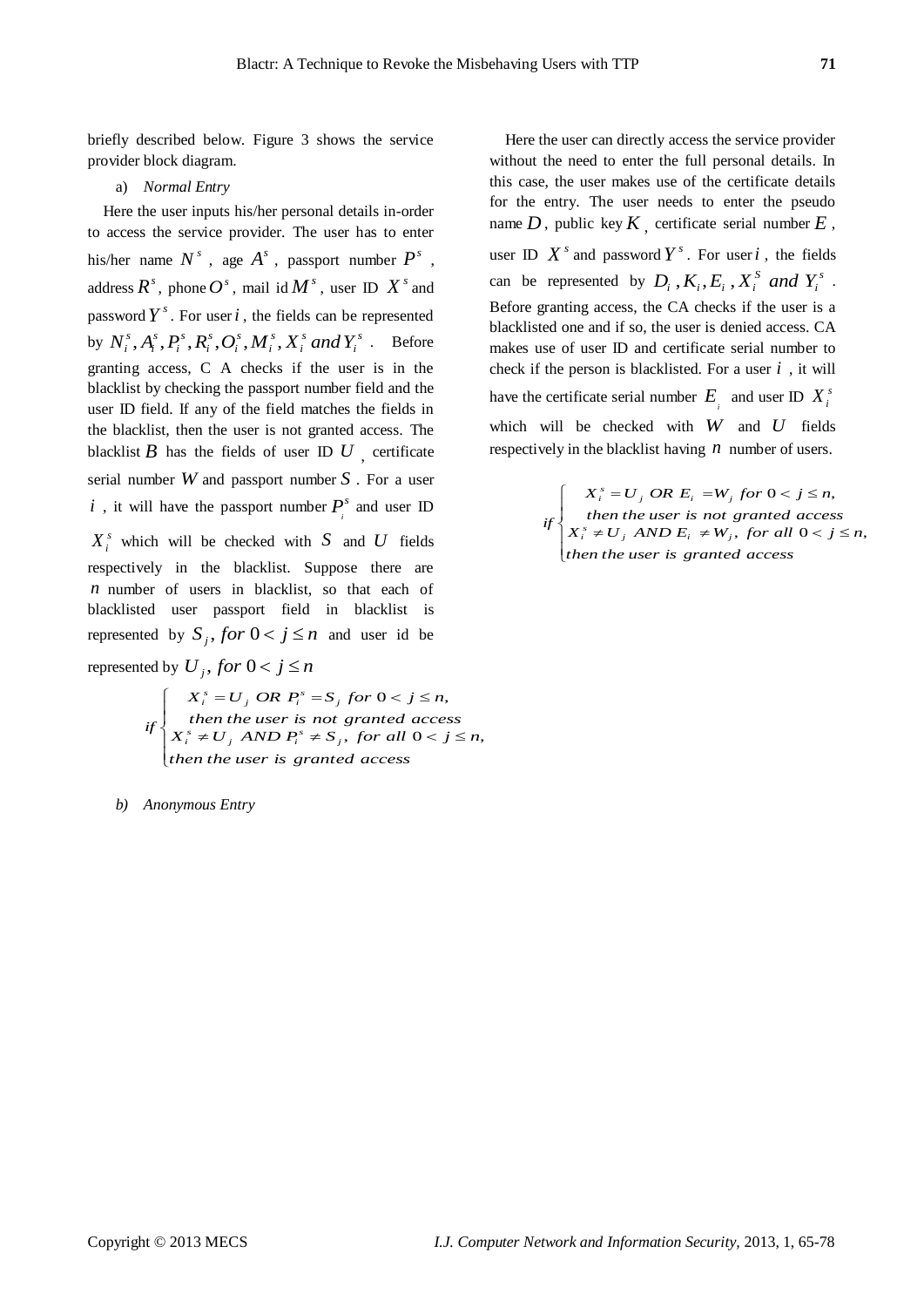

Fig 3: Block diagram of Service Provider Module

#### *C. Fuzzy Logic Module*

Once the user logs into the service provider by submitting the details and the CA confirming he is not in the blacklist, the user is taken to the service provider page. In the web page, the user can view and edit the content. The edit the user made is evaluated by the Certifying Authority and rated accordingly. The edit of the user can also be viewed by other users and also can rate the user edit. Both ratings are fuzzified and rule matched to check if the user should be added to the blacklist or not. Figure 4 shows the fuzzy module block diagram.

#### *a) CA Rating:*

Once the user logs out from the service provider page, the user edit is viewed by the CA and is rated as good or bad respectively. The ratings of the user will be stored in the CA table and each time a user is evaluated, it is added to the respective user rating. In our method, we are converting the CA review into fuzzy values and for any user, the person will have one fuzzy output from the CA table. When the rating given by the CA is good, it is converted to fuzzy value high  $f$ <sup> $H$ </sup> and when the rating is bad, fuzzy value of low  $f_L$  is assigned.

| <b>CA</b> Rating | Fuzzy<br>Value             |
|------------------|----------------------------|
| Good             | $f_{\scriptscriptstyle H}$ |
| <b>Bad</b>       |                            |

If a user has more number of  $f<sub>H</sub>$  at any time, then the table will output  $f<sub>H</sub>$  and in other case, table will output  $f_L$  for the user. Suppose for the user  $i$  edits the service provider page for  $p$  number of cases of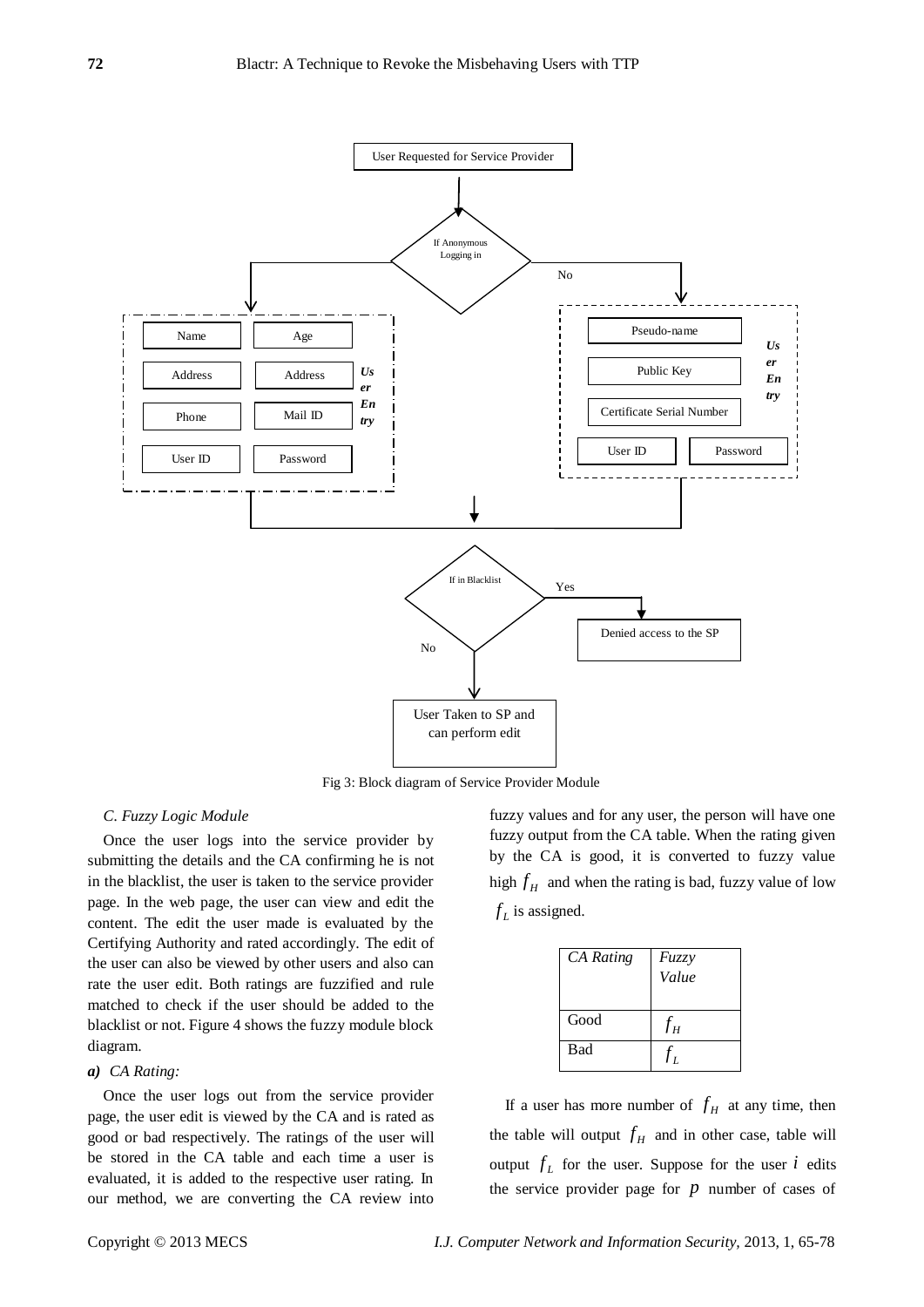which CA rated him as good for  $q$  number of times and bad for *r* number of times. That is, number of  $f_H$  values in the CA table is q and number of  $f_L$ values in the table is *r* .

For user 
$$
i
$$
  $\begin{cases} q > r, \text{ The output of the,} \\ CA \text{ table is } f_H \text{ for user } i, \\ q \leq r, \text{ The output of the, } \text{ the } i, \\ CA \text{ table is } f_L \text{ for user } i \end{cases}$ 

Therefore for any user at any time, the CA table will have either the fuzzy values  $f_H$  or  $f_L$ .

*b) User Review:*

Unlike BLAC and BLACR, for blacklisting a user we take into account the user reviews apart from the CA rating. The user edit can be viewed by other users and can be rated also. The user review rating is given same importance as the CA rating and other users can rate user edit as Excellent, Good, Bad or Irrelevant. Here also, user ratings are converted to fuzzy values H and L and for any user and there will be one fuzzy value output from the user review table for a user. When the review made by a user is excellent or good, it is converted fuzzy value high  $f<sub>H</sub>$  and in other cases, it is fuzzy value low  $f_L$ .

| <b>CA</b> Rating                | Fuzzy                      |
|---------------------------------|----------------------------|
|                                 | Value                      |
| Excellent                       | $f_H$                      |
| Good                            | $f_{\scriptscriptstyle H}$ |
| <b>Bad</b>                      | $f_L$                      |
| <i><u><b>Irrelevant</b></u></i> | $f_L$                      |

For any user, if the number of times  $f<sub>H</sub>$  appears is more than  $f_L$  in user review table, the table outputs fuzzy value  $f<sub>H</sub>$  and in other case, table will output  $f_L$  for the user. Considering the edit of user  $i$  and let total number of other users who have reviewed the user edit is  $y$ . Of which,  $u$  have rated the user as excellent, *v* as good, *w* as bad and *x* as irrelevant. That is, number of  $f_H$  values in the CA table is  $u + v$  and number of  $f_L$  value in the table is  $w + x$ .

For user 
$$
i
$$
 
$$
\begin{cases}\n(u+v) > (w+x), \\
\text{The output of the,} \\
user table is  $f_H \text{ for user } i, y = u+v+w+x \\
(u+v) \le (w+x), \\
\text{The output of the,} \\
user table is  $f_L \text{ for user } i\n\end{cases}$$
$$

herefore, the user table output will be either  $f_H$  or

 $f_L$  for the corresponding user.

## *c) Fuzzy rule matching*

The fuzzy outputs from both the CA table and user table are combined and rule matched to check if the user should be blacklisted or not. The output for a user *i* at any time will be either  $f_H$  or  $f_L$ . When both the table outputs are  $f_L$ , the user is added to the blacklist (known as matching case) else in other cases, no action against the user is carried out.

| Fuzzy   | Fuzzy     | Result             |
|---------|-----------|--------------------|
| Output  | output    |                    |
| from CA | form User |                    |
| table   | table     |                    |
| $f_H$   | $f_H$     | No action          |
| $f_H$   | $f_L$     | No action          |
| $f_L$   | $f_H$     | No action          |
| $f_L$   | $f_L$     | <b>Blacklisted</b> |

For an user  $i$ , let the fuzzy output from the CA table be represented by  $CA_{f_0}$  and output from the User table be  $UT_{fo}$  .

$$
For user i\n\begin{cases}\nCA_{F_o} = f_L \text{ AND } UT_{F_o} = f_L, \\
User \text{ is added to black list} \\
CA_{F_o} = f_H \text{ OR } UT_{F_o} = f_H, \\
No \text{ action taken}\n\end{cases}, y = u + v + w + x
$$

So, accordingly the user is blacklisted or not based on both the CA rating and User rating.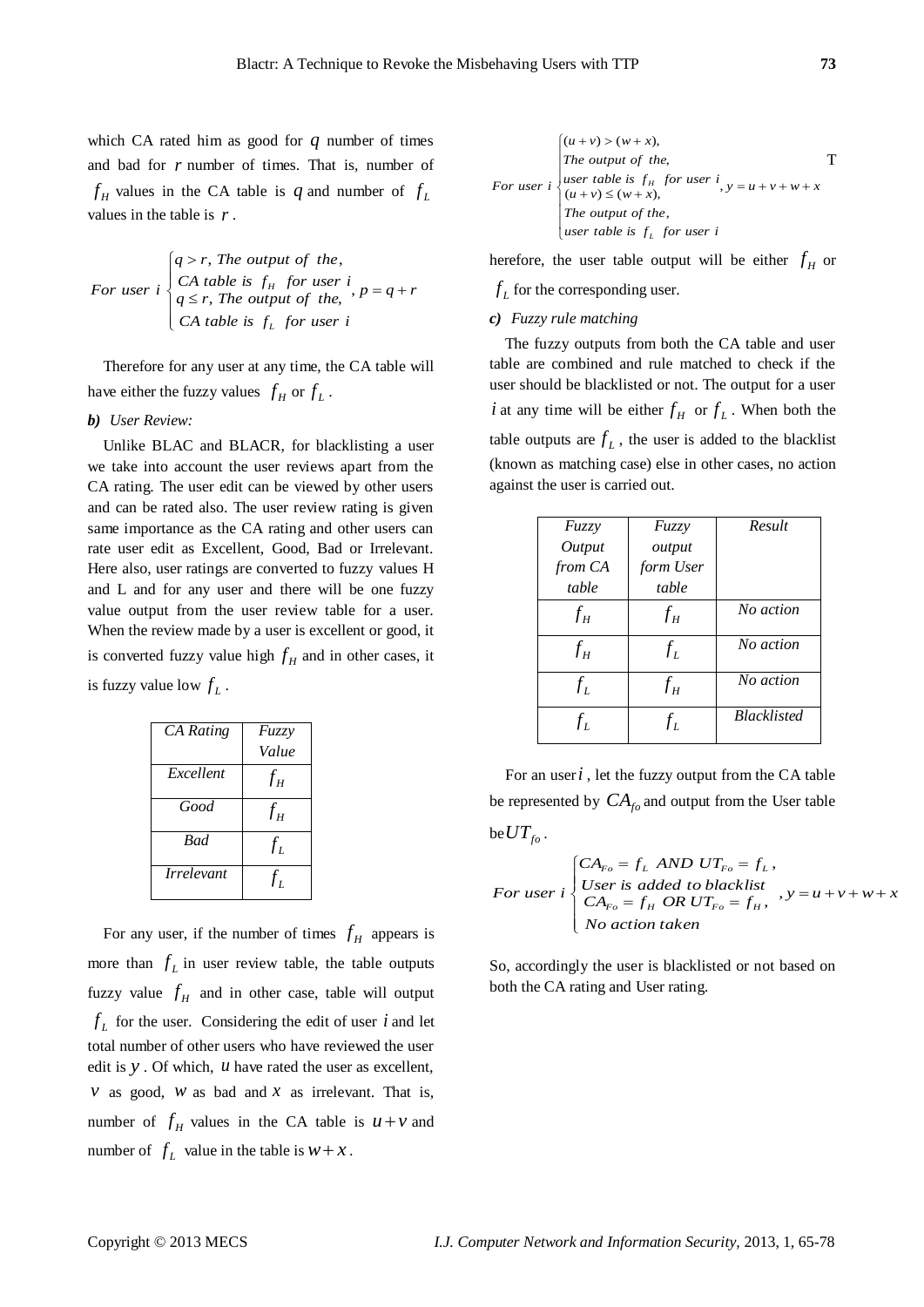

Fig 4: Block diagram of Fuzzy Logic Module

#### VI RESULTS AND DISCUSSIONS

This section gives the results and discussions of the proposed BLACTR. Section 6.1 gives the experimental setup and section 6.2 gives the screen shots of the proposed BLACTR. Comparative analysis is made with BLAC and BLACR in the section 6.3.

#### A. *Experimental Set Up:*

The proposed technique is implemented in JAVA SWING. The system on which the method was programmed and developed was having 8 GB RAM with 64 bit operating system having i7 Processor. For the purpose of evaluation, we have taken the details of about 50 users including the user details and the user edits. Every time when a user logs in by giving either user credentials or the certificate, the user edit is made and is reviewed by the certifying authority and other users based on which the user ids blacklisted or not. The total number of edits by the taken 50 users came about 1000. The user edit is also manually reviewed so as to find the efficiency of the techniques.

#### B. Screen Shots of the Proposed BLACR

This section gives the screen shots of the BLACTR implementation. Figure 5-14 shows different screen shots of the implementation of the proposed BLACTR. Figure 5 gives the home screen having two options either to register with the trustee or directly access the

service provider. Figure 6 gives the registration with the trustee giving personal details and the user can ask for anonymous certificate (figure 7) or normal certificate (figure 8).



Fig 5: Home page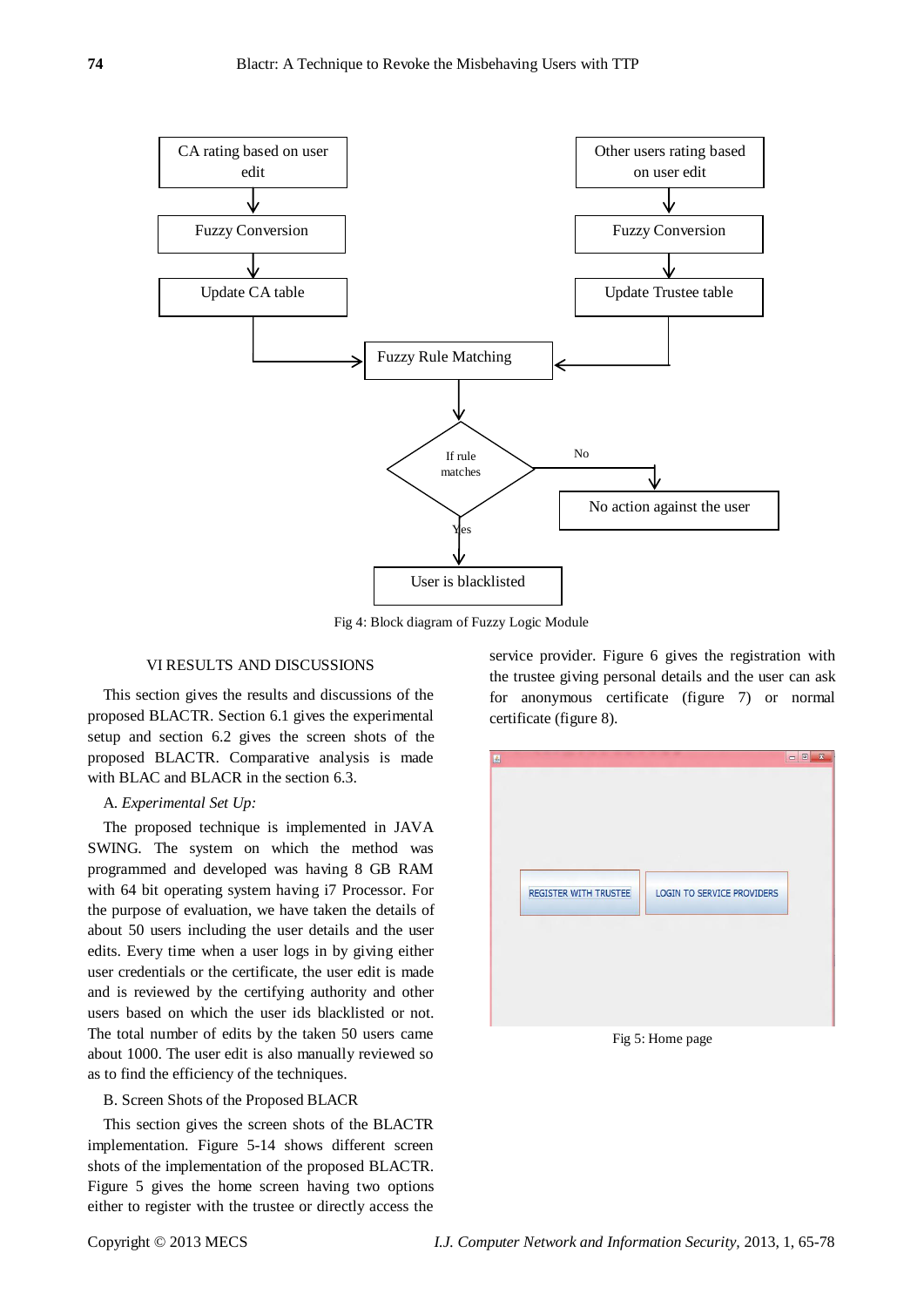| Name:               | Roger           |
|---------------------|-----------------|
| Age:                | 30              |
| <b>Passport NO:</b> | 11              |
| Address:            | Bangalore India |
| Phone:              | 9645038130      |
| Mail ID:            | Roger@gmail.com |

Fig 6: Registration with trustee

| 國 |                                  |  |
|---|----------------------------------|--|
|   | <b>Anonymous Certificate</b>     |  |
|   | 2@3209fa8<br><b>Pseudo Name:</b> |  |
|   | <b>Public Key:</b><br>589        |  |
|   | 2@2d20dbf<br>Signature:          |  |
|   | Certificate Serial NO: 11cr      |  |
|   | Back                             |  |
|   |                                  |  |
|   |                                  |  |

Fig 7: Anonymous Certificate generated by CA

|                                            | $= 5$<br>$\mathbf{z}$ |
|--------------------------------------------|-----------------------|
| <b>Normal Certificate</b>                  |                       |
| Name:<br>Roger                             |                       |
| 30<br>Age:                                 |                       |
| <b>Passport NO:</b><br>11                  |                       |
| Address:<br>Bangalore india                |                       |
|                                            |                       |
| <b>Phone:</b><br>9645038130                |                       |
| Mail ID:<br>Roger@gmail.com                |                       |
| <b>Public Key:</b><br>713                  |                       |
| Signature:<br>2@87e9ce2                    |                       |
| Certificate Serial No:<br>11 <sub>cr</sub> |                       |
| <b>Back</b>                                |                       |
|                                            |                       |

Fig 8: Normal Certificate generated by CA

| <b>KNOWLEDGE</b> | <b>NEWS</b> | <b>CA CHECK</b> | <b>BACK</b> |
|------------------|-------------|-----------------|-------------|
|                  |             |                 |             |

Fig 9: Service Provider Selection Page

| Ø                                                |  |
|--------------------------------------------------|--|
|                                                  |  |
|                                                  |  |
|                                                  |  |
|                                                  |  |
|                                                  |  |
|                                                  |  |
|                                                  |  |
|                                                  |  |
| <b>NORMAL</b><br><b>ANONYMOUS</b><br><b>BACK</b> |  |
|                                                  |  |
|                                                  |  |
|                                                  |  |
|                                                  |  |
|                                                  |  |
|                                                  |  |
|                                                  |  |
|                                                  |  |
|                                                  |  |
|                                                  |  |
|                                                  |  |
|                                                  |  |

Fig 10: Service Provider Entry Page

Once the user obtains the certificate, he is guided to the service provider selection page (figure 9) of which he can choose his/her option. The user can access the service provider page either by normal or anonymous way (figure 10).

Service provider page entry using anonymous certificate is shown in figure 11 and the page is given in figure 12. The page can be edited and also be modified. The manager review table is shown in figure 13. The blacklisted user message is shown in figure 14.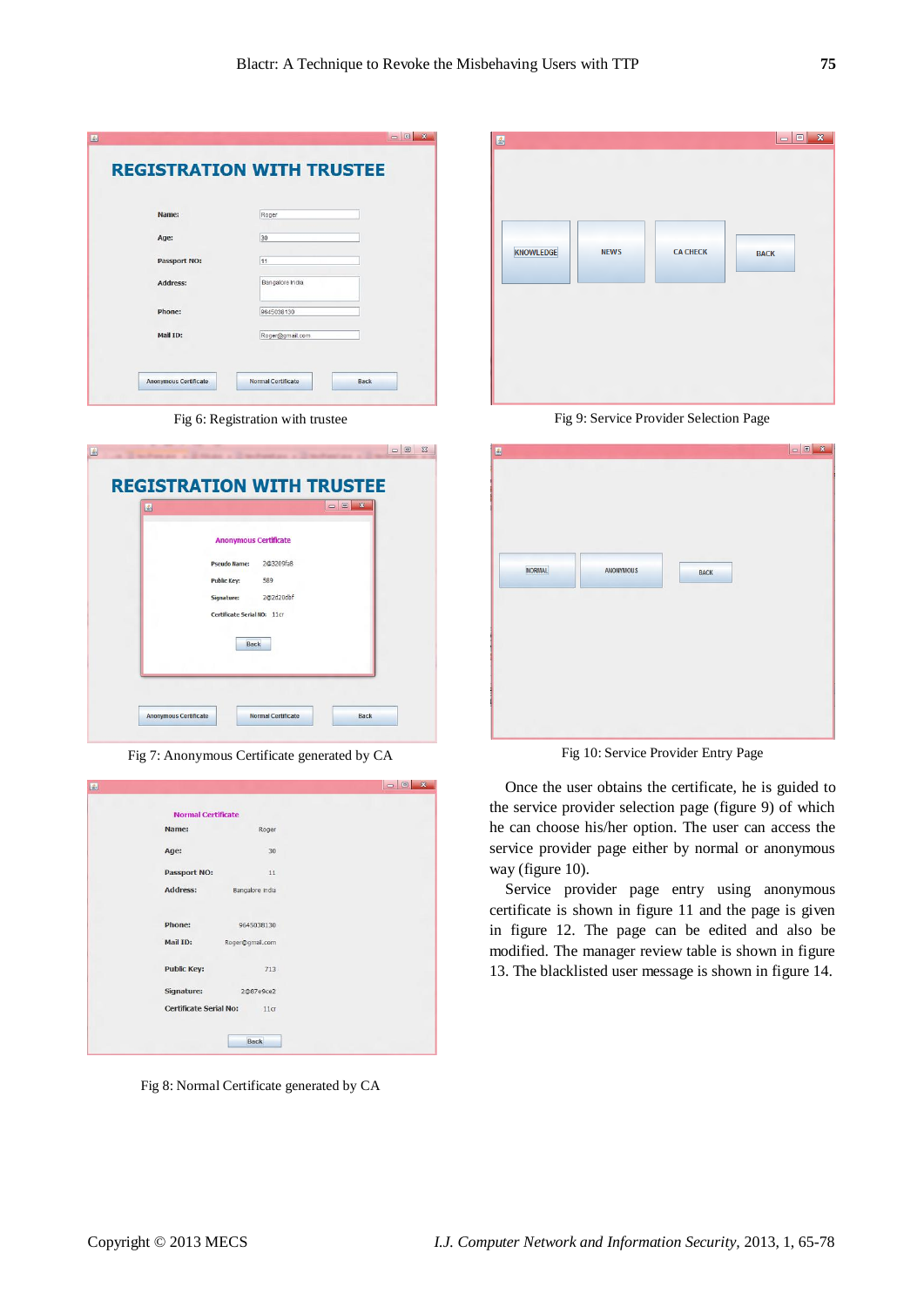| 國                             | $\mathbf{x}$<br>$\Box$<br>$\qquad \qquad \blacksquare$ |
|-------------------------------|--------------------------------------------------------|
|                               |                                                        |
|                               |                                                        |
| <b>PseudoName:</b>            |                                                        |
| <b>Certificate Serial No:</b> |                                                        |
| <b>Public Key:</b>            |                                                        |
| Uid:                          |                                                        |
|                               |                                                        |
| Password:                     |                                                        |
|                               |                                                        |
| <b>SHOW DETAILS</b>           | <b>SIGN IN</b><br><b>BACK</b>                          |
|                               |                                                        |
|                               |                                                        |

Fig 11: Service Provider Entry using Anonymous Certificate page

| Freitis * | <b>EXAMPLES</b> ISSAC NEWTON<br>$x = \frac{1}{2}$ Firefux Web Browser -- Plugin Check |                                       | $= 78$              |  |
|-----------|---------------------------------------------------------------------------------------|---------------------------------------|---------------------|--|
|           | localhest@Mil/WebApplication2/                                                        | <b>three</b> <del>●</del> SentiMSeath | $P$ $\triangle$ $D$ |  |
|           |                                                                                       |                                       |                     |  |
| C.        |                                                                                       |                                       |                     |  |

#### **ISSAC NEWTON**



SAVE

**CONOGOOO** 

Fig 12: Service Provider Page for Edit

| Sir Isaac Newton PRS MP (25 Decem 0121<br>dibin<br>٠<br>dibin<br>dfadfab<br>dfgdfgb<br>hdfgbdfbh<br>hdfabdfbh<br>dda<br>dda<br>dibin<br>dibin<br>÷<br>UserName:<br>Status:<br>Good Bad | Name | Passport No | Data |  |
|----------------------------------------------------------------------------------------------------------------------------------------------------------------------------------------|------|-------------|------|--|
| Sir Isaac Newton PRS MP (25 Decem 0121                                                                                                                                                 |      |             |      |  |
| Sir Isaac Newton PRS MP (25 Decem 15161<br>Sir Isaac Newton PRS MP (25 Decem 15161<br>Sir Isaac Newton PRS MP (25 Decem 2121<br>Sir Isaac Newton PRS MP (25 Decem 2121                 |      |             |      |  |
|                                                                                                                                                                                        |      |             |      |  |
|                                                                                                                                                                                        |      |             |      |  |
|                                                                                                                                                                                        |      |             |      |  |
| Sir Isaac Newton PRS MP (25 Decem 01<br>Sir Isaac Newton PRS MP (25 Decem 01<br>Sir Isaac Newton PRS MP (25 Decem 0121                                                                 |      |             |      |  |
|                                                                                                                                                                                        |      |             |      |  |
|                                                                                                                                                                                        |      |             |      |  |
| Sir Isaac Newton PRS MP (25 Decem 0121                                                                                                                                                 |      |             |      |  |
|                                                                                                                                                                                        |      |             |      |  |
|                                                                                                                                                                                        |      |             |      |  |
|                                                                                                                                                                                        |      |             |      |  |
|                                                                                                                                                                                        |      |             |      |  |
|                                                                                                                                                                                        |      |             |      |  |

Fig 13 : Review page for manager

| 鱼                             |                         | $\boldsymbol{\mathsf{X}}$<br>$\Box$            |             |
|-------------------------------|-------------------------|------------------------------------------------|-------------|
|                               |                         |                                                |             |
|                               |                         |                                                |             |
| <b>PseudoName:</b>            | 2@1167e3a               |                                                |             |
| <b>Certificate Serial No:</b> | 011cr                   |                                                |             |
| <b>Public Key:</b>            | 667                     |                                                |             |
| Uid:                          | roger                   |                                                |             |
| Password:                     | $\bullet\bullet\bullet$ | Message                                        | $\mathbf x$ |
|                               | (i                      | Your FEEDBACK is Very Bad You are Black Listed |             |
| <b>SHOW DETAILS</b>           | <b>SIGN IN</b>          | OK                                             |             |

Fig 14: Blackisted user, error message shown when logged in

#### C. Comparative Analysis

Here, our proposed BLACTR is compared with BLAC and BLACR. For the purpose, 50 users are taken and the total number of edits by these users came about 1000. Each time the user edit is evaluated by the certifying authority and also by other users. Based on the reviews the user is blacklisted or not. In our case, all the edits are recorded and manually evaluated for the purpose of evaluation for our proposed BLACTR. It is found form the manual evaluation that 12 users should be blacklisted based on their edits.

The effectiveness of our proposed BLACTR in comparison to other techniques (BLAC and BLACR) is found out using the parameters deviation and percentage deviation. Better technique will have lower value of parameter and the percentage deviation. Here deviation D is defined as:

## *Deviation*

 $x + 121$ 

$$
D=\parallel B-O\parallel,
$$

*where O is the original number of usersin Blacklist B is the numberof users Blaclisted by the technique O*  $B - O$ *O Percentage Deviation*  $P = \frac{D}{Q} = \frac{\Vert B - O \Vert}{Q}$  T

able 1, figure 15 and figure 16 shows the comparative analysis of BLAC, BLACR and proposed BLACTR using deviation and percentage deviation parameters. From the table, it is clear that our proposed BLACTR performs well and has achieved better results by having lower deviation and percentage deviation.

| Number of      | Deviation(D) | Percentage   |
|----------------|--------------|--------------|
| users          |              | Deviation(P) |
| Blacklisted(B) |              |              |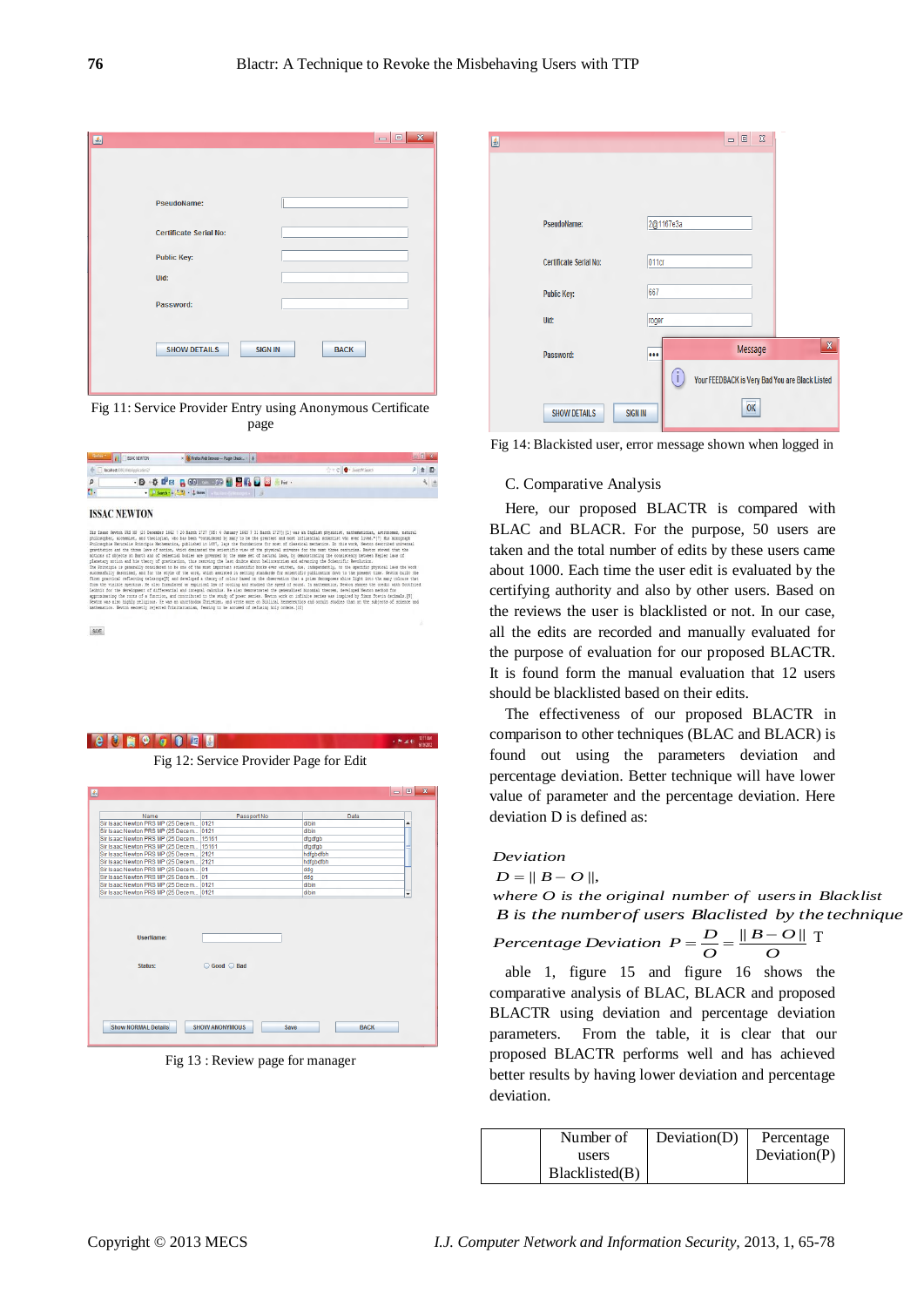| <b>BLAC</b>   | 19 | 50   |
|---------------|----|------|
| <b>BLACR</b>  | 16 | 33.3 |
| <b>BLACTR</b> | 13 | 8.3  |





Fig 16: Plot of percentage deviation values

### VII. CONCLUSION

In this paper, we propose a technique known as Blacklistable Anonymous Credentials with Trust Reputation (BLACTR) for revoking misbehaving users with Trusted Third Party (TTP). The technique uses both Certifying Authority (CA) review as well as other user reviews in order to blacklist a user making use of the fuzzy in the backend. Initially, the user submits his/her personal details to CA for obtaining either the anonymous or the normal certificate according to the user need. The user is taken to the service provider page where the person will be able to edit the data. The edit can be viewed by the CA and rates the user accordingly. The edit is also rated by other users and then converted to fuzzy and rule matched to check if the person is to be blacklisted or not. The proposed technique performed well when compared to BLAC and BLACR.

#### REFERENCES:

- [1]Jan Camenisch, Anna Lysyanskaya "An Efficient System For Non Transferable Anonymous Credentials with optional Anonymity Revocation",pp 93-118,2001.
- [2]Mira Belenkiy, Jan Camenisch, Melissa Chase, Markulf Kohlweiss,Anna Lysyanskaya,and Hovav Shacham "Randomizable Proofs and delegatable Anonymous Credentials" ,Vol- 5677,pp 108- 125,2009.
- [3]Dr A. Damodaram,H.Jayasri "Authentication without Identification Using Anonymous Credential System",vol abs/0908.0979,2009
- [4]"Digital Credentials" fro[m http://en.wikipedia.org.](http://en.wikipedia.org/)
- [5]JornLapon, MarkulfKohlweiss, Bart De Decker, Vincent Naessens:"Analysis of Revocation Strategies for Anonymous Idemix Credentials," Communications and Multimedia Security, pp. 3- 17,2011.
- [6] Liu Xin ,XuQiu-liang,"Improved Hidden identitybased signature scheme,"IEEE Conference on Intelligent Computing and Intelligent Systems (ICIS),vol.1,pp.416-478,2010 .
- [7]Othman,Hashim,Razmi, Manan," Privacy-Enhanced Trusted Location Based Services (PE-TLBS) framework based on Direct Anonymous Attestation (DAA) protocol,"International Conference onComputer Applications and Industrial Electronics (ICCAIE),pp.297-303,2010 .
- [8]Jinyuan Sun ,Chi Zhang, Yanchao Zhang ,Yuguang Fang," An Identity-Based Security System for User Privacy in Vehicular Ad Hoc Networks,"IEEE Transactions on Parallel and Distributed Systems, vol.21,pp.1227-1239,2010.
- [9]Barisch,Garcia, Lischka, Marques, Marx, Matos, Mendez,"Security and privacy enablers for future Identity Management systems"conferrence on Future Network and Mobile Summit,pp.1 - 10,2010.
- [10] Coles-Kemp,Kani-Zabihi,"Practice Makes Perfect: Motivating Confident Privacy Protection Practices", ieee third international conference on and 2011 IEEE third international conference on social computing (socialcom),pp. 866- 871 ,2011.
- [11]Patrick P. Tsang, Man Ho Au, Apu Kapadia, and Sean W. Smith. "Blacklistable anonymous credentials: blocking misbehaving users without TTPs". In Ning et al. [27], pages 72 { 81.
- [12] Man H. Au, Apu Kapadia, Willy Susilo, "BLACR: TTP-Free Blacklistable Anonymous Credentials with Reputation", In Proceedings of the 19th Annual Network & Distributed System Security Symposium, May 2011.
- [13] I.Teranishi and K.Sako, "K-times Anonymous Authentication with a Constant Proving Cost",In